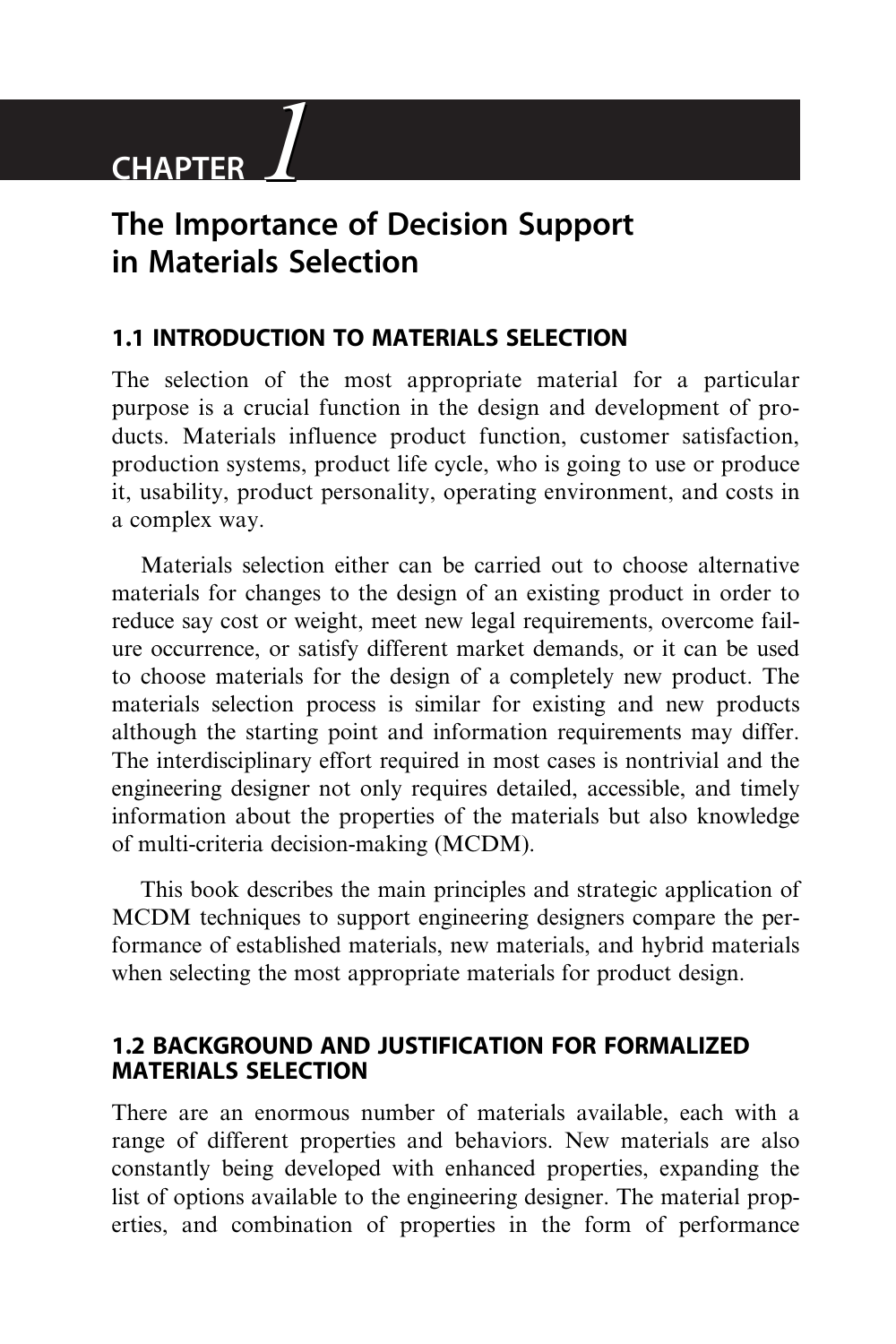indices, can be mapped on to materials' selection charts, pioneered by Ashby [\[1\]](#page-12-0). In the charts, the materials naturally cluster into different classes of metals, polymers, elastomers, glasses, and ceramics. However, only parts of the charts are populated with materials, leaving holes or gaps in the selection space. New materials with enhanced properties can reduce the size or fill gaps within clusters, or expand the boundary of clusters, or the gaps between clusters can potentially be filled or "bridged" with hybrid or multimaterials such as composite materials, as shown schematically in Figure 1.1.

The historical evolution in the use and development of materials reflects the progress of the interdisciplinary science from early civilizations until today [\[2\].](#page-12-0) The strategy with respect to materials usage started with the Stone Age (greater than 10,000 BC) by using the available materials such as stone and wood and then later copper and bronze (Bronze Age, 4,000 BC to 10,000 BC), and iron (Iron Age, 1,000 BC to AD 1620 ). Afterward, the strategy gradually focused on the optimization of specific classes of materials. This led to the development of tools for comparing and selecting materials from different classes of materials already optimized in terms of their engineering potential. Today can be followed by (2013), the emphasis has shifted more toward the consideration of economical aspects and environmental impact. This has created a tendency toward the development of materials using design strategies with an increased importance of modeling and multifunctionality of materials [\[2\]](#page-12-0). However, there is still



Figure 1.1 Hybrid materials combine the properties of two (or more) monolithic materials.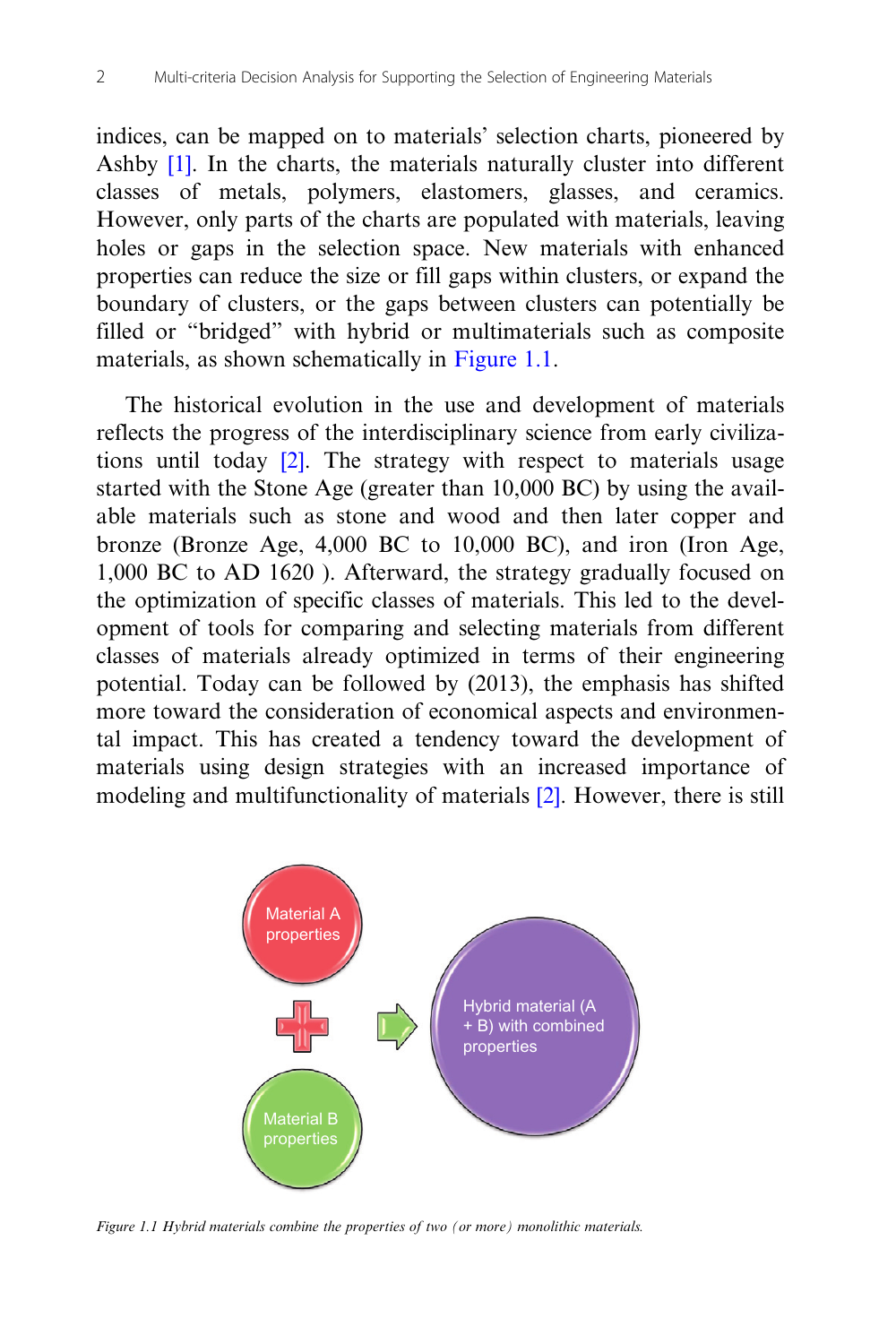#### The Importance of Decision Support in Materials Selection 3

a lot of fundamental materials research being conducted without careful consideration being given to its practical application [\[3\].](#page-13-0) This not only justifies the need for the greater use of materials selection tools, but also the importance of supporting decision-making to better understand and manage the multiobjective product design process.

#### 1.3 DECISION-MAKING AND CONCESSION IN PRODUCT DESIGN

Introducing a completely new product or improving an existing product involves a complex chain of interdependent activities including design, analysis, materials selection, and consideration of manufacturing processes, and all depend on MCDM. Besides influencing material properties, process selection is a prerequisite to manufacturing equipment selection. However, materials selection used to be only a minor part of the design process [\[4\]](#page-13-0) and has therefore not received the same level of research and development as other fields of design. The selection of suitable materials for a specific purpose is a difficult, time-consuming, and expensive process because of the large number of available materials with complex relationships and various selection parameters. As a consequence, approximations are made with materials frequently being chosen by "trial and error" or simply on the basis of what has been successfully used in the past. This approach can lead to compromise and unpredictable outcomes, possible premature failures, and limits the ability to achieve an optimal choice of materials.

The stage reached in the design process is important because the nearer a product is to manufacture level, the greater is the cost of making any design change [\[5\].](#page-13-0) It has been estimated that the relative cost of a design change after manufacture is 10,000 times more than at the conceptual stage of design [\[5\]](#page-13-0). Therefore, it is worth making decisions carefully and spending enough time early on in the design process using systematic selection techniques. This makes it easier to manage the "trade-offs" between design, materials, shape, and manufacturing processes and lead to an optimum design solution.

To satisfy customer requirements, manufacturing organizations must be continually aware of product costs, reliability, durability, recyclability, and market trends. These attributes should be addressed strategically by manufacturers through a continuous process of improvement in an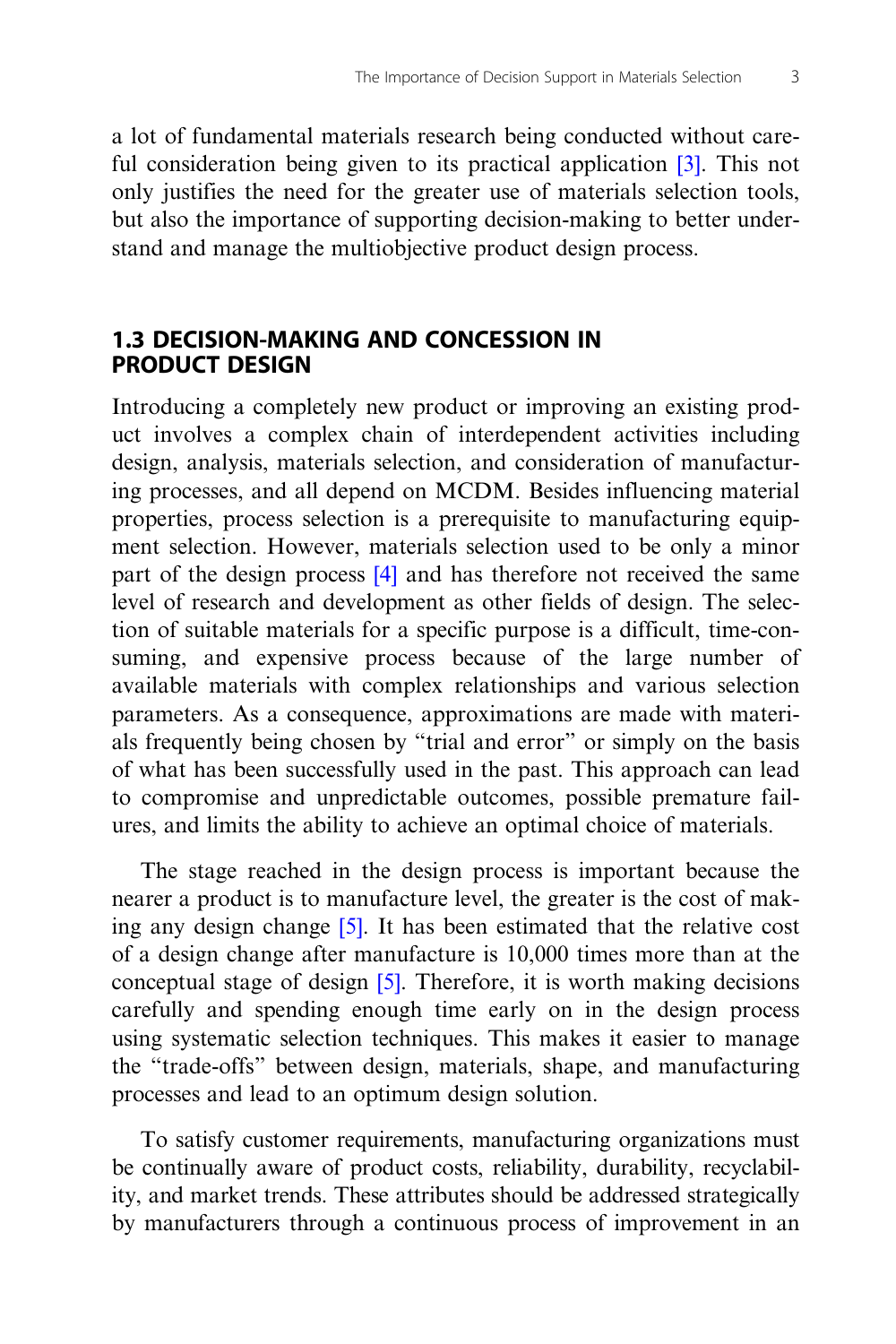ongoing effort to improve their products [\[6\].](#page-13-0) This will only be fully achieved through optimum decision-making about design, materials, and manufacturing processes [\[7,8\]](#page-13-0) and provides the opportunity for sustainable and profitable growth. To support this process, MCDM techniques have developed dramatically in both theory and practice, especially in the fields of design and manufacturing, with growing interest in their application to materials selection.

#### 1.4 THE POSITION OF MATERIALS SELECTION IN THE ENGINEERING DESIGN PROCESS—FROM CONCEPT TO DETAIL STAGES

The successful design of an engineering component is integral to satisfying the functional and customer specified requirements for the overall product it forms a part, utilizing material properties, and capabilities of suitable manufacturing processes [\[9\].](#page-13-0) The behavior of a material used to create a component will be affected by component geometry, external forces, properties of stock material before processing, and the effect of manufacturing (or fabrication) method [\[10\].](#page-13-0) The evaluation of the typically large number of design solutions (altering the size, shape, and mass of the component) and suitability of an even larger number of different materials rapidly becomes too complicated to be intuitive. This highlights the value of being able to use MCDM to support decision-making in the engineering design process. Although experimental-based selection of a material, for example, testing and prototyping, for a specific design solution is the most accurate; it quickly becomes unreasonable due to the time required and the high costs of experiments, especially if several materials have to be considered. Alternatively, other more viable options can be considered such as computer-based simulations, but the ranking of materials should have already been successfully completed during the initial stage of the design process [\[6\]](#page-13-0).

[Figure 1.2](#page-4-0) shows the connection of materials selection and continuous improvement in product development. There is the option to develop a new material but this adds cost and risk to the design efforts and has been highlighted here for the occasion when there is no acceptable material options [\[11,12\].](#page-13-0) However, the added cost and risk may be worthwhile if there is an innovation that provides a product with a competitive advantage compared to products produced by other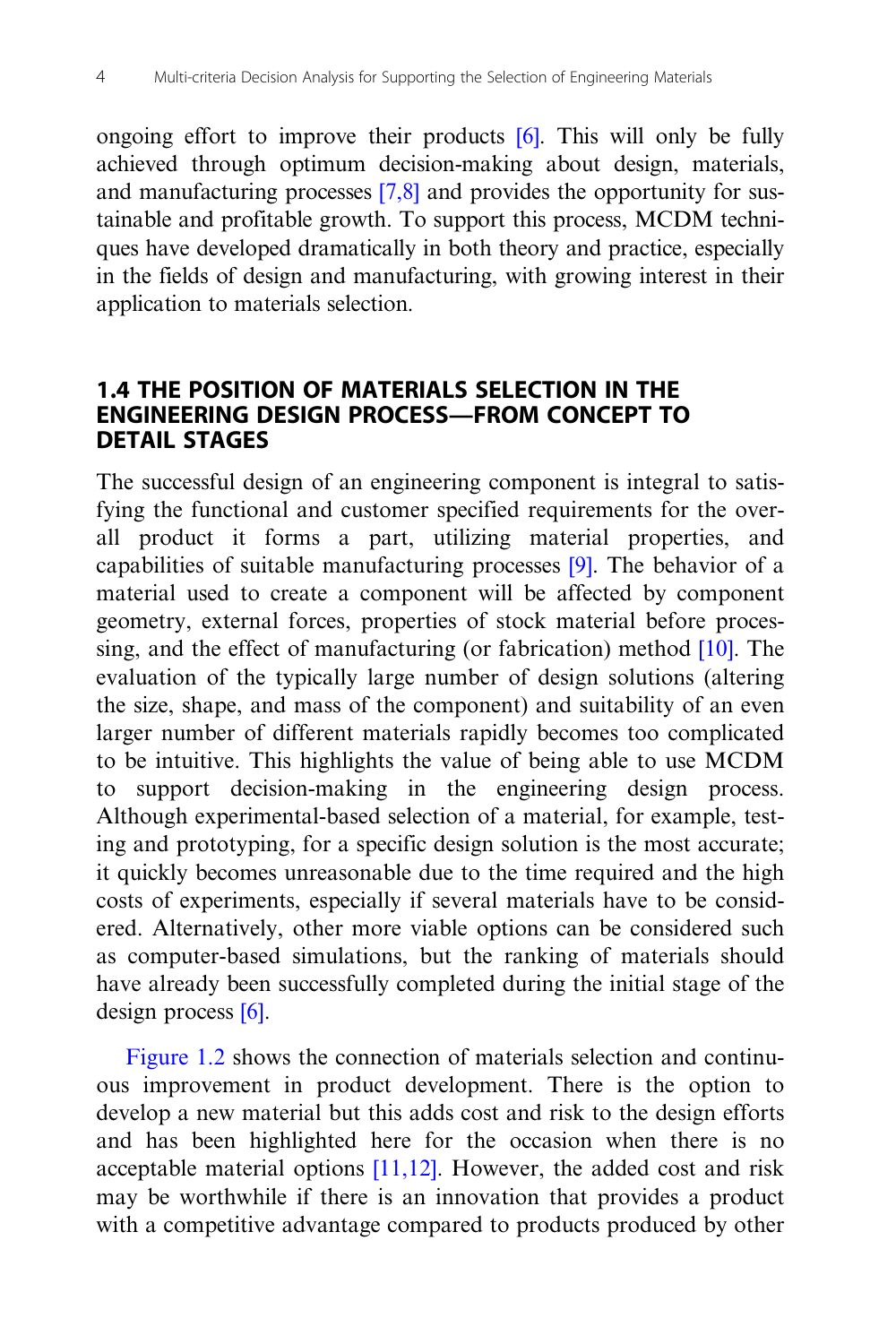<span id="page-4-0"></span>companies. In Figure 1.3, quality tools such as quality function deployment (QFD) [\[13,14\]](#page-13-0) helps marketing and design teams incorporate the voice of the customer in product designs, increasing the likelihood that the final product will successfully satisfy the customer's needs. Failure modes and effects analysis (FMEA) [\[15\]](#page-13-0) will indicate the material's attributes that must be investigated, controlled, and monitored to ensure the reliability of the component in which the material is used. It will also indicate the manufacturing process steps and controls that are required to make a product, subassembly, or component that will consistently meet its design requirements. Therefore, QFD and FMEA, used as quality tools in design, can dramatically improve product development efficiency because it leads to systematic design, materials selection, and manufacture.



Figure 1.2 Materials selection and continuous improvement in product development.



Figure 1.3 The interaction between material, function, shape, and process.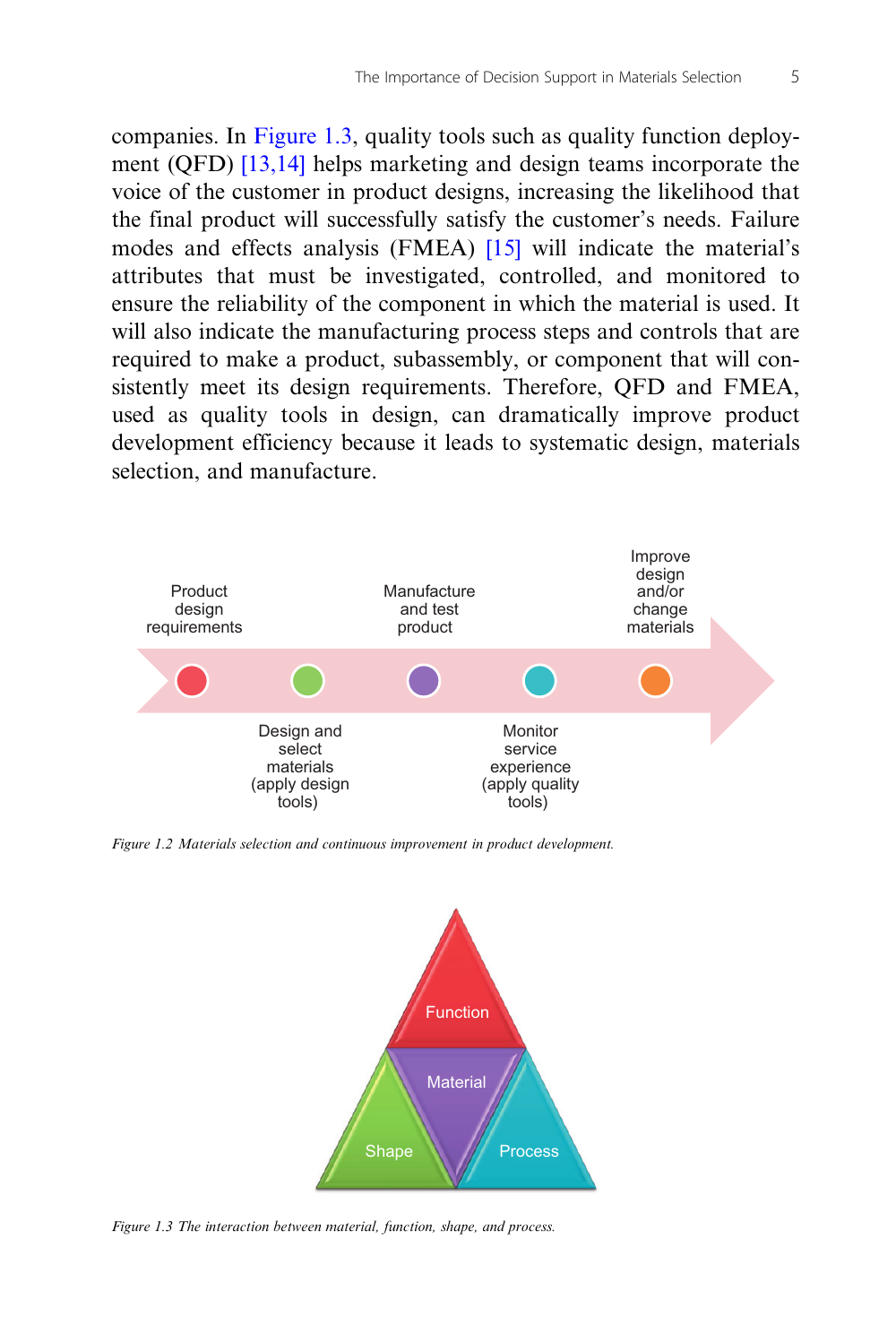Ashby [\[16\]](#page-13-0) and Ashby et al. [\[17\]](#page-13-0) map the application of design tools and materials selection on the traditional systematic product development process. The resulting methodology is a "design-led" approach to materials selection. Design tools, of which there are many, and computer-based, enable visualization (e.g., 2D computeraided design), modeling (e.g., 3D solid modeling) and analysis (e.g., finite element analysis) to be conducted, as well as interactive simulation of evolving design solutions. To ensure that product design, materials, and process selection are done together, design for manufacture (DFM) and rapid prototyping tools are also regularly used. There are fewer tools available that are dedicated to materials selection, and even less for materials process selection, although many design tools make use of materials properties databases. At each stage, from concept to detail design, information about the materials gradually changes in the level of detail and precision, as the number of available materials reduces from initially all possible materials to finally one material.

Fundamentally, the strategy for selecting materials is determined by the need to satisfy design requirements and involves five main stages:

- 1. Definition of the design [\[4\].](#page-13-0)
- 2. Analyzing and translating the design requirements (expressed as constraints and objectives) into material performance indices/ properties  $[4,18-20]$  $[4,18-20]$ .
- 3. Comparing the properties required with a materials property database in order to select a few candidate materials that look promising for the application  $[4,18-23]$  $[4,18-23]$  $[4,18-23]$ . Screening is based on the idea of classifying performance requirements into "rigid" and "soft" requirements [\[24\].](#page-13-0) "Rigid" requirements can be used for the initial selection of materials to eliminate any unsuitable groups. For instance, metallic materials are eliminated when selecting materials for an electrical insulator. Soft requirements are normally subjected to negotiation and compromise and therefore involve more complicated decision-making. Examples of requirements in this group consist of mechanical properties, physical properties, and cost, which are normally compared on the basis of their relative importance to an engineering design. For instance, high specific stiffness and strength materials such as polymer composites are used for advanced sports equipment.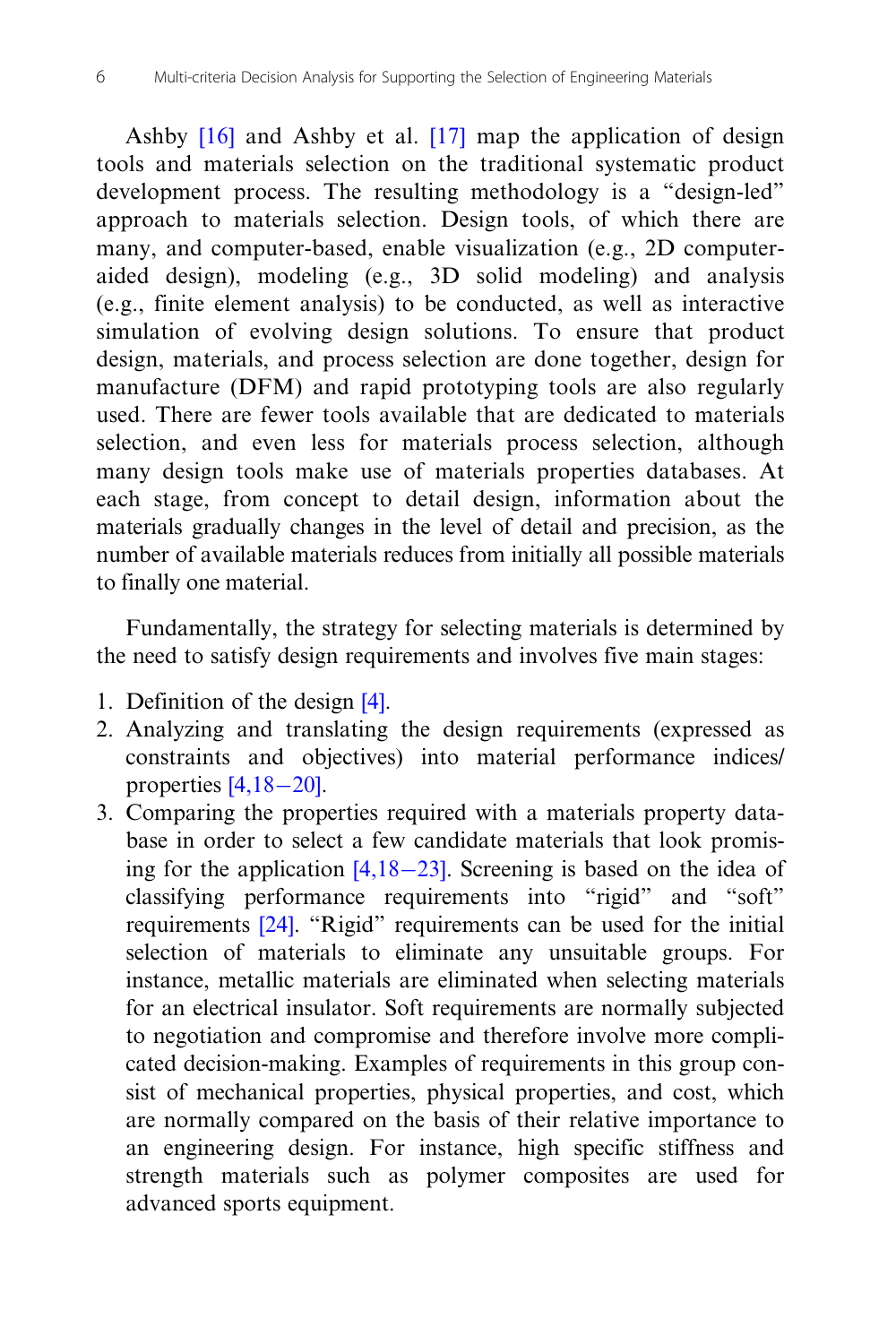- 4. Developing, comparing, and ranking alternatives  $[18,20-22]$  $[18,20-22]$ , and using "soft" material requirements to further narrow the field of possible candidates down to a few promising materials.
- 5. Searching for supporting information about the top-ranked candidate materials [\[18\],](#page-13-0) evaluation and decision for the optimal solution  $[4,19,20,22]$ , and finally verification tests  $[4]$ .

#### 1.5 UNDERSTANDING THE FUNCTIONAL REQUIREMENTS AND DESIGN CRITERIA IN SELECTING MATERIALS

The performance requirements of materials can be classified into two main categories: "rigid" or "go-no-go" requirements and "soft" or relative requirements [\[24\].](#page-13-0) Rigid requirements should be met by the material if it is to be considered at all. Such requirements can be used for the initial selection of materials to eliminate unsuitable classes of materials. For instance, metallic materials are eliminated when selecting materials for an electrical insulator. "Soft," or relative, requirements are subject to negotiation and trade-offs.

Apart from materials' properties, other requirements, such as those on materials processing during component manufacturing and those on in-service conditions relating to the materials of components, should also be taken into account in materials selection [\[25\].](#page-14-0)

The design of a product is either cost driven or performance driven, and the approach taken makes a significant difference when choosing materials. An example of a cost-driven product is a mass produced motorcar or drinks bottle, and an example of a performance-driven product is a bespoke biomedical prosthesis or a tennis racquet. The selection of cheaper materials may lead to reduced manufacturing organization cost, but the selection of lighter materials although more expensive, in say a motorcar or aircraft, may reduce fuel consumption, service cost, and environmental pollution.

#### 1.6 THE RELATIONSHIP BETWEEN MATERIALS SELECTION AND PROCESSING

The selection of a material must be closely coupled with the selection of a manufacturing process. Manufacturers are always on the lookout for new materials and improved processes to produce better products, and thus maintain their competitive edge and increase their profit margin [\[26\].](#page-14-0)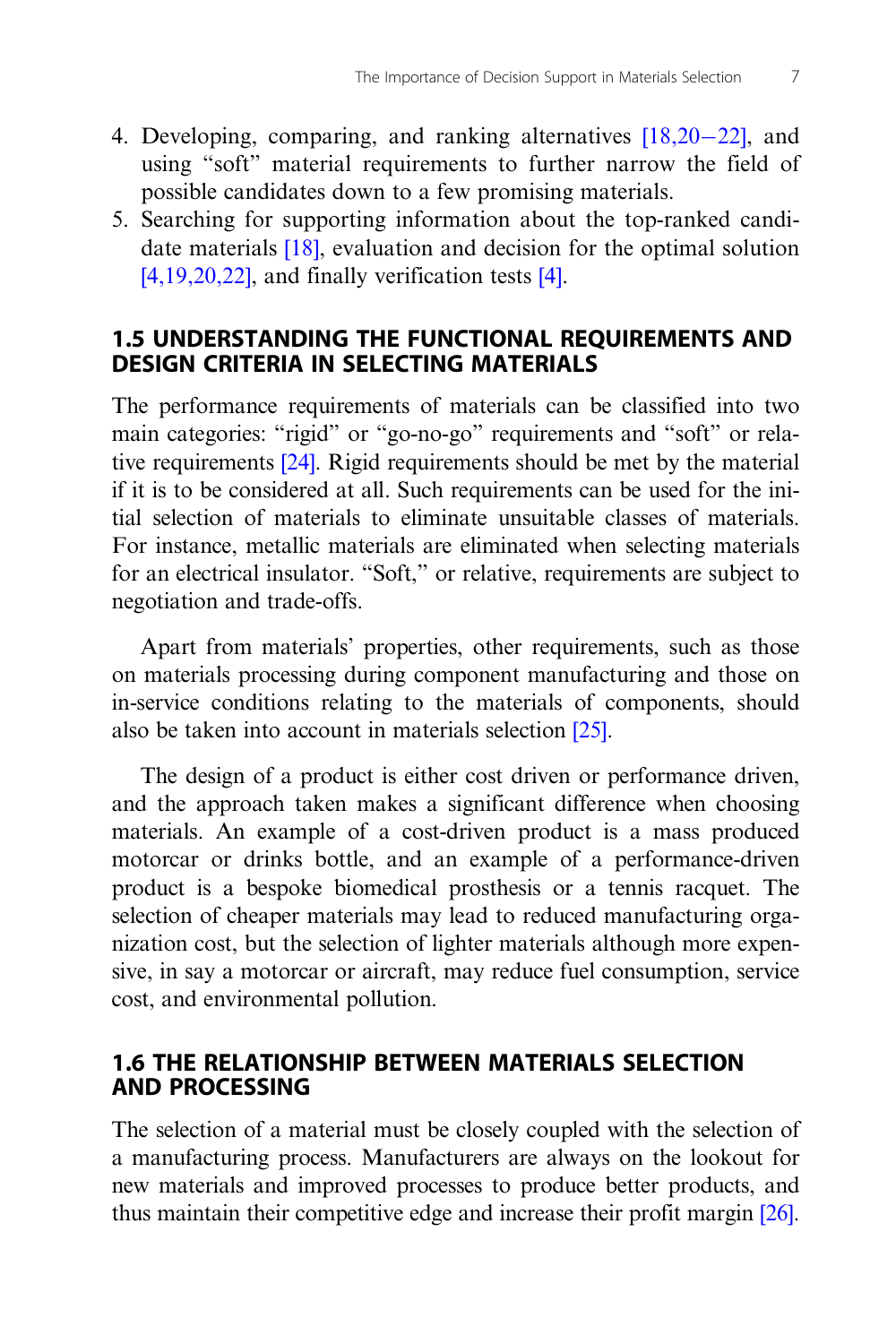Recent developments in manufacturing techniques are facilitating the development of new materials and improving the properties of current materials for different engineering applications. Consequently, the number of materials and new manufacturing processes is constantly on the rise with two main objectives: low cost and high performance [\[27\]](#page-14-0). Any change in a material will likely cause a change in the manufacturing process, geometry, shape, and performance [\(Figure 1.3](#page-4-0)). Often there are many ways of creating components (shaping, joining, finishing, etc.) but choosing the optimum route is difficult [\[25\]](#page-14-0). With the increasing level of sophistication in both materials and processing, it is insufficient to just rely on experience alone [\[28\]](#page-14-0). The large number of materials and the growing number of processes and subprocesses available to engineering designers, coupled with the complex relationships between different selection parameters, often make the selection of materials for a given component a difficult task especially when there are cost limitations.

Ashby [\[16\]](#page-13-0) extended his concepts of materials selection charts for properties at the conceptual design stage to the development of process selection chart. A lot of attention has been directed in recent years toward developing design methodologies for manufacturing and assembly for enhancing manufacturability and integrating material and process concepts through proper design with the aim of cost reduction, enhancing the product quality, and delivery.

The production of tailored materials requires the development of new processing routes or important changes to conventional routes [\[2\]](#page-12-0). This subject is strongly important with regard to new tendency for multifunctional materials, modeling, and computational materials engineering. The goal is to select a material and process that maximizes the quality and minimizes the cost of product. The design and manufacturing process, except for the most simplest of products, is very complicated and involves making thousands of decisions in which any mistake can lead to unnecessary activities, extra cost, and customer dissatisfaction. Therefore, achieving optimum decision-making in the integrated chain of actions for developing new, or improving existing, products is essential [\[6\].](#page-13-0) [Figure 1.4](#page-8-0) shows the stages of material selection and its integration with process selection [\[18\]](#page-13-0).

Recently, the following sequence of tools was proposed to facilitate selection processes as an integrated material and process selection framework [\[29\]](#page-14-0):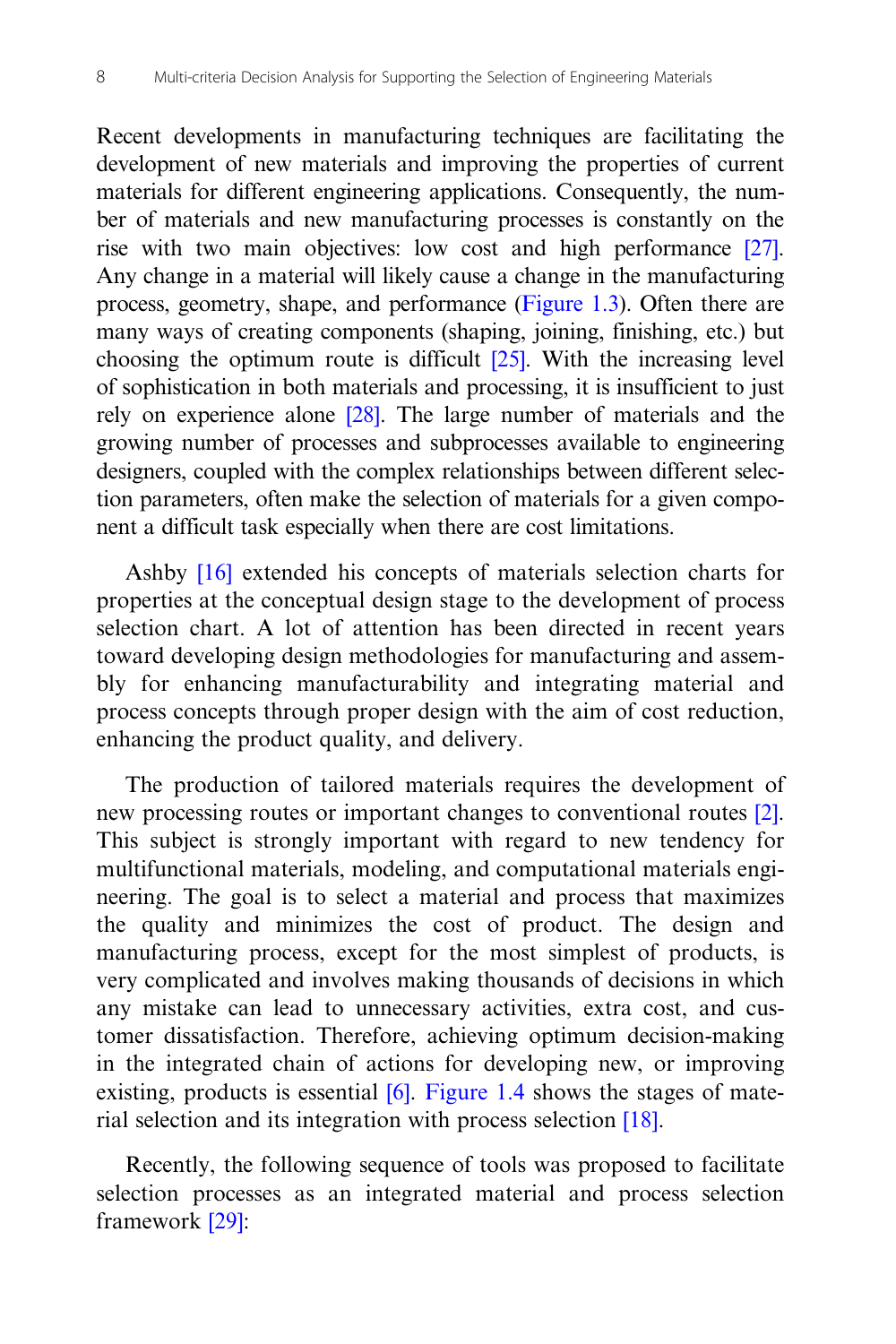<span id="page-8-0"></span>

Figure 1.4 The different stages for materials and process selection in design.

- 1. Documentation management that allows ideas to be translated into engineering design.
- 2. Matrices that relate incompatibility between materials and manufacturing processes.
- 3. Matrices that relate typical properties to specific requirements.
- 4. Models of manufacturing processes that take into account limitations in the geometry of components.
- 5. Multi-criteria analysis techniques.
- 6. Screening preselection techniques.

#### 1.7 THE SIGNIFICANCE OF DESIGN ADAPTATION AND MATERIALS SUBSTITUTION

There are many traditional materials that have served in engineering applications for a long time that are now being replaced by the so-called "new materials" in order to meet the demands of cost reduction and performance enhancement. If a decision is taken to substitute a new material for an established one, care must be taken to ensure that all the characteristics of the new material are well understood because a large number of product failures have resulted from new materials being used before their long-term properties were fully known [\[26\].](#page-14-0) The introduction of new, or modified, or alternative materials and processes for a given application is dependent on satisfying a lot of different factors [\[30\]](#page-14-0). The common reasons for materials substitution include [\[30\]](#page-14-0):

- Taking advantage of new materials or processes
- Improving service performance, including longer life and higher reliability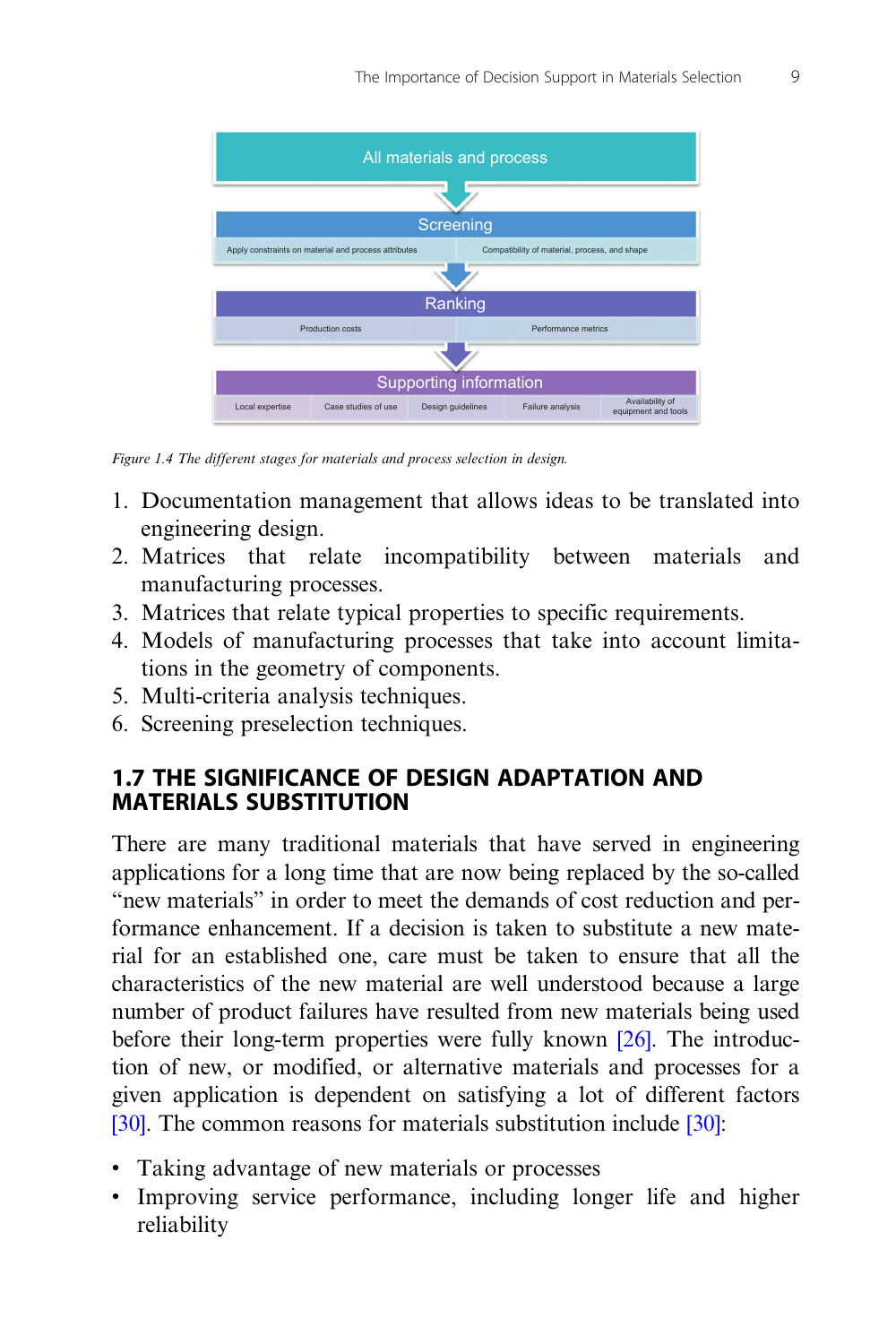- Meeting new legal requirements
- Reducing cost and making the product more competitive
- Environmental constraints.

With the large range of properties that describe any material, it would be very rare to find a material that has the absolute ideal values for a function, therefore either a "trade-off" of properties to select the best option from available materials or tailoring a multifunctional material based on the requirements is usually required. Both approaches need MCDM to deal with conflicting objectives design to obtain optimum performance.

#### 1.8 MATERIALS SELECTION AND SUSTAINABLE PRODUCTS

The main aim of "green" design, ecodesign, design for environment, and sustainable design is to manufacture products in a way that reduces the use of nonrenewable resources, uses less energy, does not directly or indirectly pollute the environment, and can be reused or recycled at the end of their useful life [\[31\].](#page-14-0) The evaluation of product sustainability should consider the raw materials production, the fabrication process, energy consumption, transportation, and recycling. Therefore, one of the major opportunities for practicing sustainability is material selection due to its potential impact on natural environmental systems. In particular, a sustainable material selection means selecting materials that minimize environmental degradation over the whole life cycle of the material, from initial acquisition to eventual disposal or recycling [\[32\]](#page-14-0). Some examples of sustainable design of products influenced by materials occurring at the different stages of the product life cycle include the use of low toxic emission aqueous-based paint systems replacing solvent-based paint systems for motorcar bodies at the product manufacturing stage, the use of low energy consuming fluorescent lightbulbs replacing incandescent lightbulbs at the product use stage, and the use of recyclable or biodegradable beverage containers for the product disposal stage.

The processing of materials has significant impacts on the environment, including the use of water, land use patterns, undesirable emissions to air, water, and land, and the consumption of other important environmental resources [\[33\].](#page-14-0) Therefore, materials selection in the product design process must be carried out carefully to achieve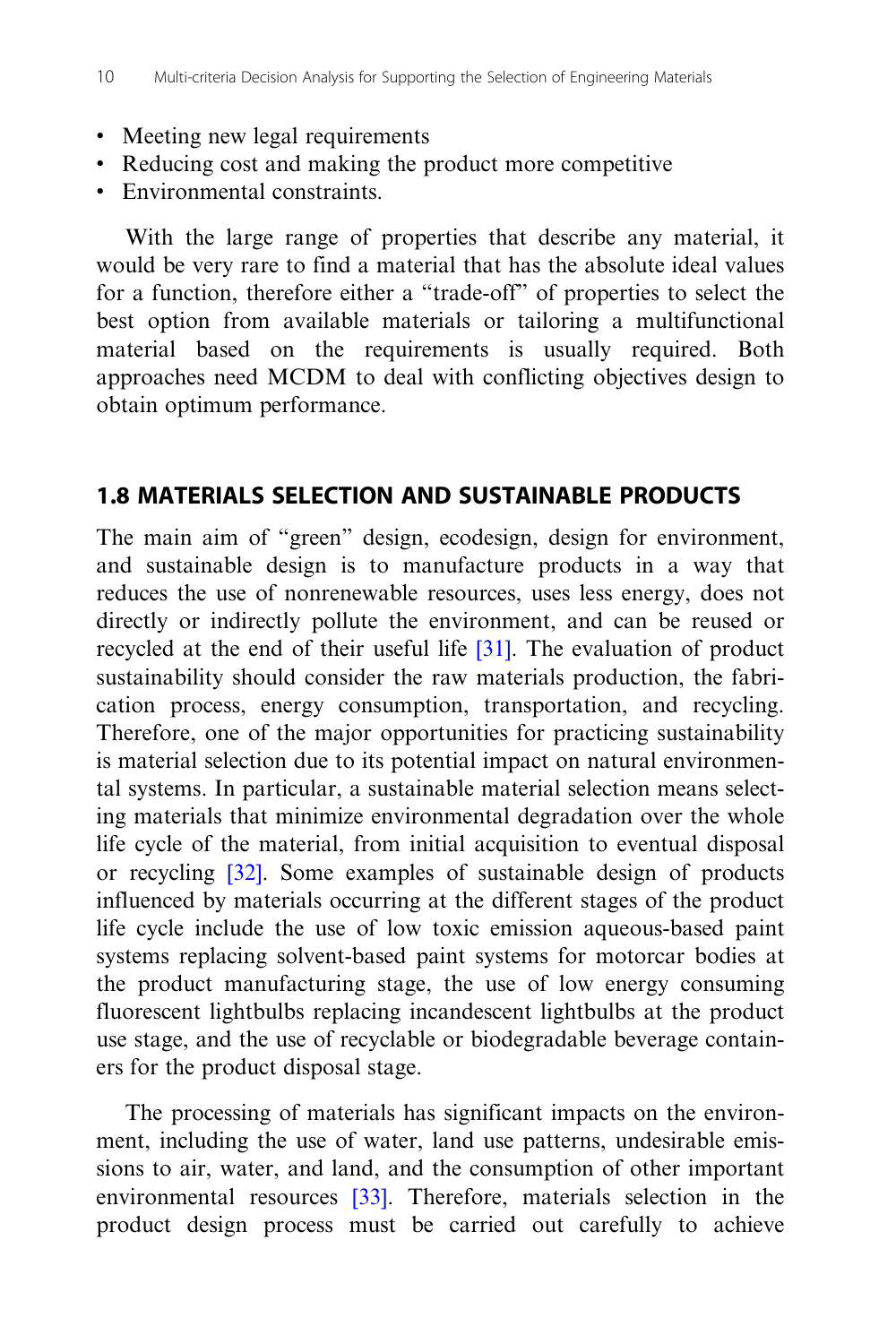sustainable products. In this regard, life cycle engineering (LCE) is one of the best methods. However, because of the large variety of materials and processes, considering LCE when selecting materials may require handling a large amount of data and performing many calculations [\[32\].](#page-14-0) Hence, it is reasonable to perform LCE after first obtaining a short list of candidate materials.

The following are some common design principles that help reduce environmental impact of materials [\[31,33\]](#page-14-0):

- Use low-impact materials by choosing nontoxic materials or recycled materials that require little energy to process.
- Use manufacturing processes that require less energy.
- Make longer-lasting and better-functioning products that will have to be replaced less frequently.
- Design products for reuse and recycling.
- Design products with less material.
- Use materials that come from nearby (locally sourced).

There are more details about materials selection and the design and development of sustainable products in Ref. [\[34\].](#page-14-0)

#### 1.9 QUALITATIVE VERSUS QUANTITATIVE APPROACHES TO MATERIALS SELECTION

A materials selection strategy has three main components [\[18\]:](#page-13-0)

- 1. The formulation of constraints that must be satisfied if the material is to fill the desired function.
- 2. The formulation of a performance metric or value function to measure how well a material matches a set of requirements.
- 3. The use of a search procedure for exploring the solution-space to identify materials that meet the constraints, then rank the materials by their ability to meet the requirements.

A structured set of guidelines to help select an optimal choice of materials when designing engineering products were developed by Edwards [\[35\].](#page-14-0) This is particularly beneficial for novice engineering designers but also serves as a checklist for more experienced engineering designers.

For materials selection in which there are numerous different choices and many various criteria influencing the selection, it is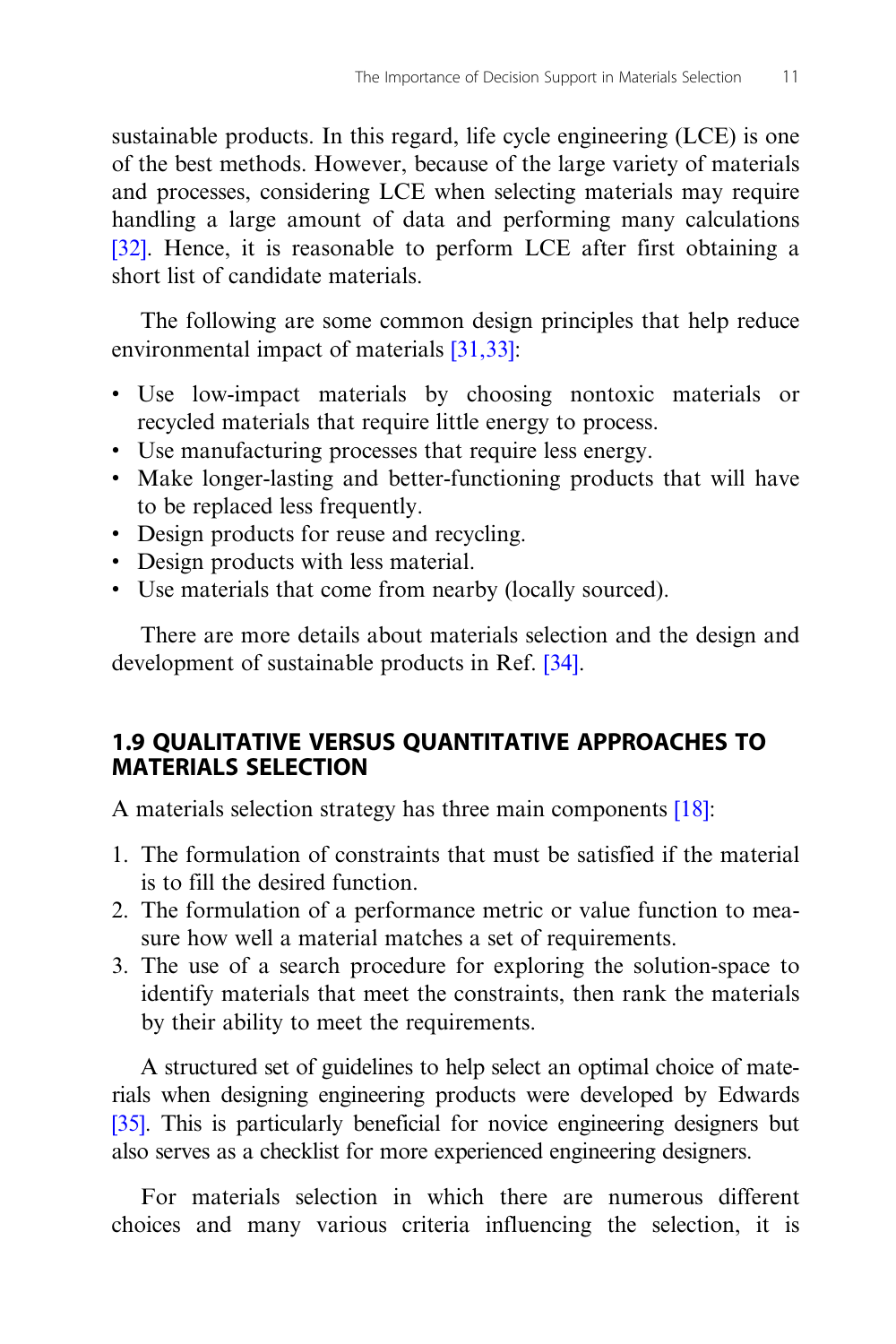difficult for engineering designers to evaluate qualitatively, current and new materials for a particular application, therefore an accurate approach is required [\[36\].](#page-14-0) The conversion of qualitative information into quantitative information allows quantitative approaches to be used and provide the basis for direct comparisons to be made between each type of information. This approach is particularly useful at the conceptual design stage when information about materials is vague but becomes more problematic to apply further along the design process as the information about materials becomes more precise.

#### 1.10 THE ROLE OF COMPUTER-BASED MATERIALS SELECTION AND MATERIALS DATABASES

The available set of materials are rapidly growing both in type and in number [\[37\].](#page-14-0) An engineering designer can only be expected to know a small part of the ever-growing body of knowledge on materials. Despite much of the materials information being available in standards, handbooks, and journal papers, actually finding this information is difficult and time-consuming and many potential materials might be overlooked. At one time, an engineering designer could rely on a handbook and personal experience to select the most appropriate materials for an application. Nowadays, engineering designers are at risk of seeing their knowledge on materials easily go out of date, so are forced to look for systematic techniques for managing and analyzing engineering data on the growing array of materials [\[37,38\]](#page-14-0).

Fortunately, modern computer-based design tools, of which there are now many, support different aspects of the design decision-making process, but gaps still exist [\[25\].](#page-14-0) A recent study has identified about 300 different software packages, databases, and web site sources of information on materials [\[38\].](#page-14-0) This not only demonstrates the increasing number of materials' promoters and users but also the shortcomings of current systems for selecting materials. The current systems are either configured to provide decision support or information based but their integration has been limited. Therefore, systems that mostly provide decision support leave the burden of considering the large number of alternatives on the decision-maker (the engineering designer in this case). Database systems (the majority of electronic sources of information on materials) contain a lot of data and information but despite some using "search engines" and easy to use interfaces, provide limited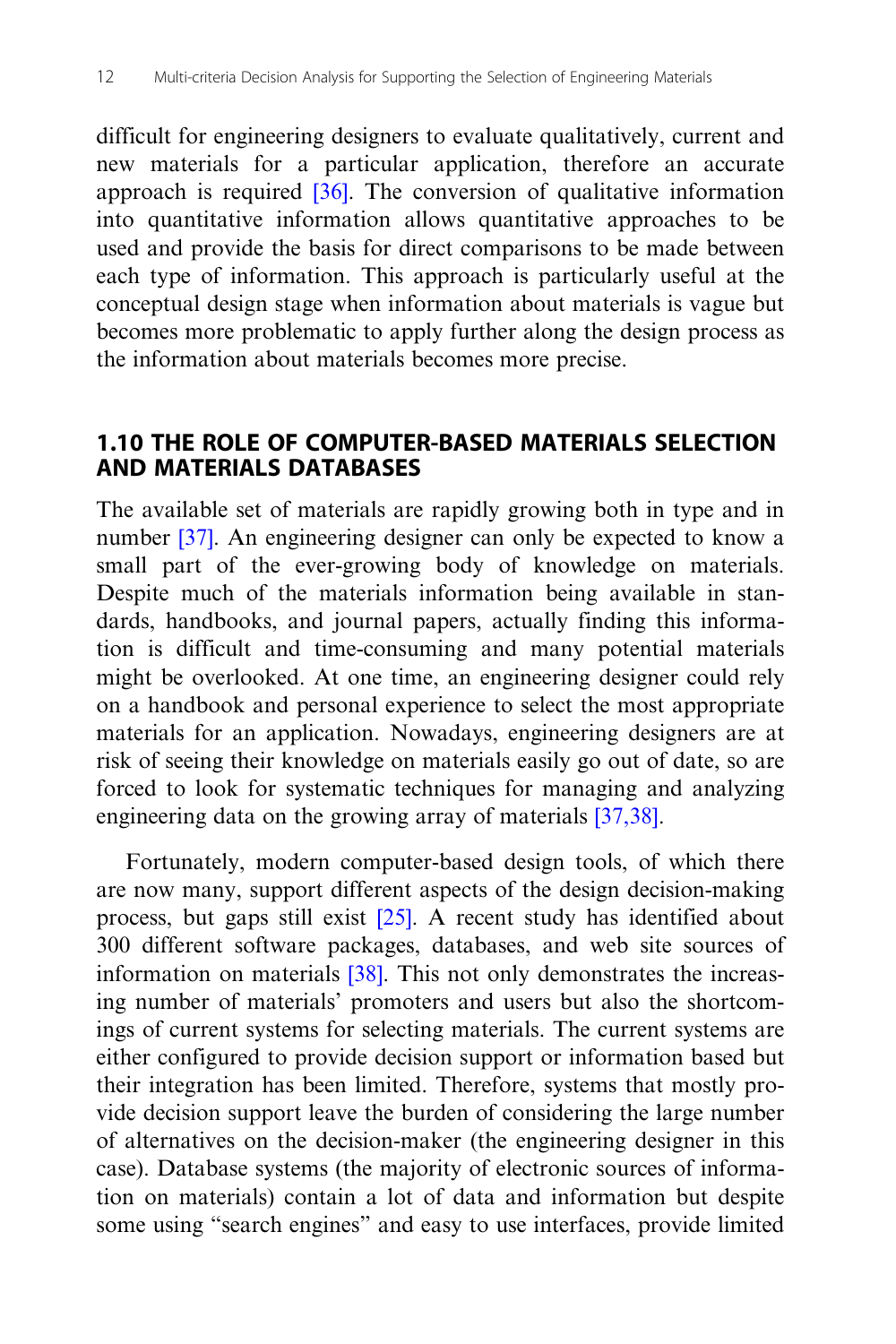<span id="page-12-0"></span>decision-making support when the number of criteria increase. The combination of decision theory and database technology has the potential to greatly improve the overall effectiveness of the materials selection process and therefore lead to better product design [\[39\].](#page-14-0)

The following chapters describe the principal developments in the use of MCDM techniques for selecting materials in the design of products.

#### REVIEW QUESTIONS

- 1. Discuss the materials information needs at each stage of the design process and its effect on decision-making.
- 2. Why is it necessary to be as thorough as possible and consider a large number of different materials in the early design stage?
- 3. Why are the consequences of making compromises in materials selection when designing a product?
- 4. What is the difference between material attribute identification and materials selection?
- 5. Why is it important to take into account manufacturing processes when selecting materials?
- 6. Discuss the issues involved when deciding to use a newlydeveloped material in a product.
- 7. Discuss the differences between cost- and performance-driven product designs with respect to materials utilization.
- 8. Why is it essential to assess the consequences of any change in properties and the design of the whole product when substituting materials?
- 9. Discuss the influence of materials in the sustainable design of products occurring at the different stages of the product life cycle.
- 10. What are the advantages of using hybrid materials and why can sustainable design adversely affect their use?
- 11. Discuss the problems associated with incorporating qualitative information in a formalized materials selection process.
- 12. Why is it helpful to integrate design tools for facilitating improved decision-making when selecting materials?

### REFERENCES

- [1] Ashby M. Designing architectured materials. Scripta Mater 2013;68:4-7.
- [2] Brechet Y, Embury JD. Architectured materials: expanding materials space. Scripta Mater  $2013:68:1-3.$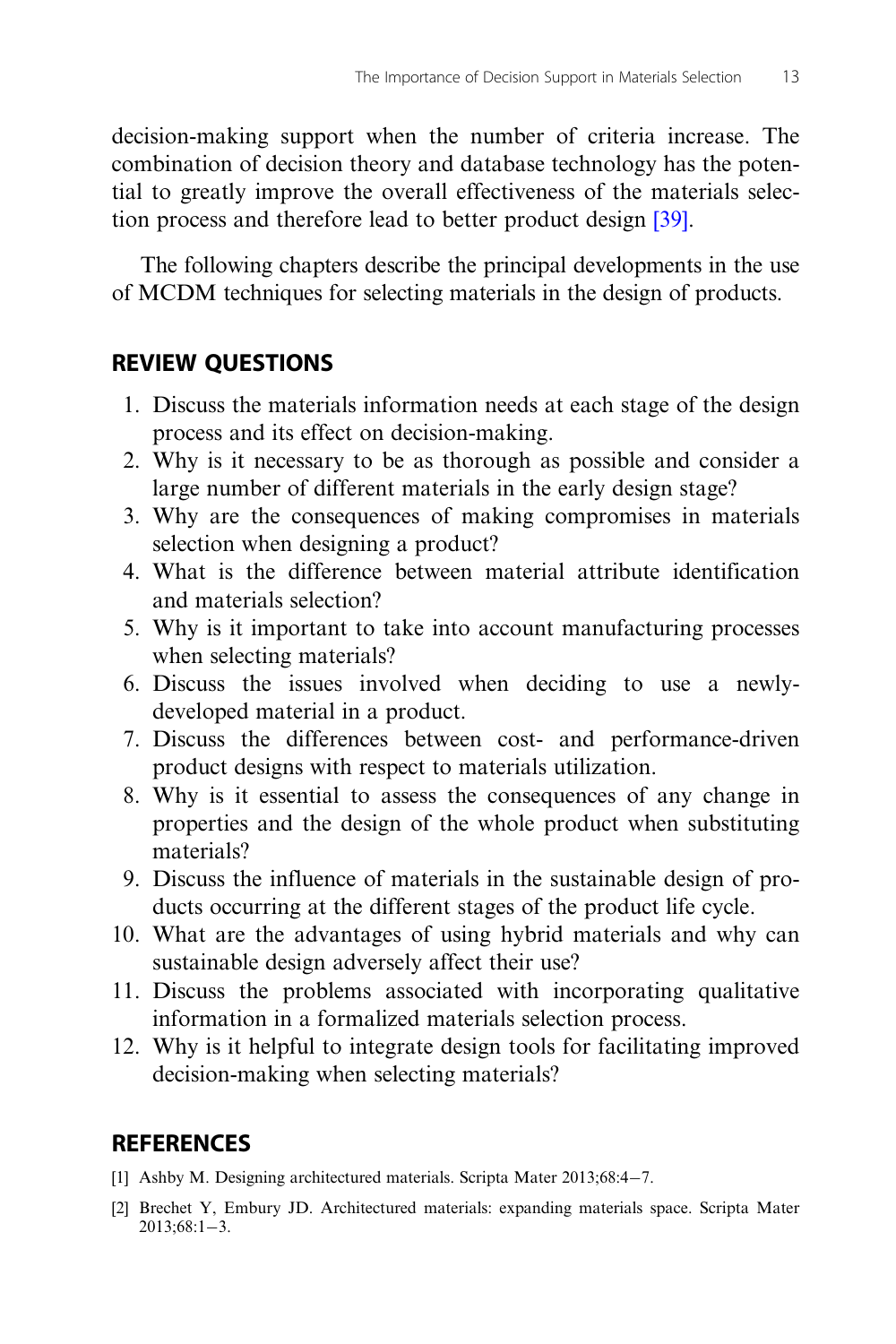- <span id="page-13-0"></span>[3] Edwards KL. Materials influence on design: a decade of development. Mater Des 2011;32:1073-80.
- [4] Chiner M. Planning of expert systems for materials selection. Mater Des 1988;9:195–203.
- [5] Charles JA, Crane FAA, Furness JAG. Selection and use of engineering materials. Butterworth-Heinemann; 1997.
- [6] Jahan A, Edwards KL. Weighting of dependent and target-based criteria for optimal decision-making in materials selection process: biomedical applications [in Press].
- [7] Chakladar ND, Das R, Chakraborty S. A digraph-based expert system for non-traditional machining processes selection. Int J Adv Manuf Technol 2009;43:226-37.
- [8] Blanch R, Ferrer I, Garcia-Romeu ML. A model to build manufacturing process chains during embodiment design phases. Int J Adv Manuf Technol 2011;59:421-32.
- [9] Zarandi MHF, Mansour S, Hosseinijou SA, Avazbeigi M. A material selection methodology and expert system for sustainable product design. Int J Adv Manuf Technol 2011;57:885-903.
- [10] Farag MM. Materials and process selection for engineering design. 2nd ed. London: CRC Press, Taylor and Francis Group; 2008.
- [11] Michael P. Selecting materials [Chapter 3]. Materials enabled designs. Boston, MA: Butterworth-Heinemann; 2009. pp.  $51-8$ .
- [12] Edwards KL. Towards an improved development process for new hip prostheses. Mater Des  $2008;29:558-61.$
- [13] Mayyas A, Shen Q. Using quality function deployment and analytical hierarchy process for material selection of body-in-white. Mater Des 2011;32:2771-82.
- [14] Kazemzadeh RB, Behzadian M, Aghdasi M, Albadvi A. Integration of marketing research techniques into house of quality and product family design. Int J Adv Manuf Technol 2009;41:1019-33.
- [15] Chin KS, Chan A, Yang JB. Development of a fuzzy FMEA based product design system. Int J Adv Manuf Technol 2008;36:633-49.
- [16] Ashby MF. Materials selection in mechanical design. Butterworth-Heinemann; 2005.
- [17] Ashby M, Shercliff H, Cebon D. Materials: engineering, science, processing and design. Butterworth-Heinemann; 2009.
- [18] Ashby MF, Brechet YJM, Cebon D, Salvo L. Selection strategies for materials and processes. Mater Des 2004;25:51-67.
- [19] Dieter GE. Engineering design: a materials and processing approach. Boston, MA: McGraw-Hill; 1983.
- [20] Van Kesteren IEH, Kandachar PV, Stappers PJ. Activities in selecting materials by product designers. Proceedings of the international conference on advanced design and manufacture. Harbin, China; 2006.
- [21] Jalham IS. Decision-making integrated information technology (IIT) approach for material selection. Int J Comp Appl Technol 2006;25:65-71.
- [22] Farag MM. Quantitative methods of materials selection. In: Kutz M, editor. Handbook of materials selection; New Jersey: Wiley; 2002. pp  $3-26$ .
- [23] Giaccobi S, Kromm FX, Wargnier H, Danis M. Filtration in materials selection and multimaterials design. Mater Des 2009;31:1842-7.
- [24] Farag MM. Materials and process selection in engineering. London: Elsevier Science & Technology; 1979.